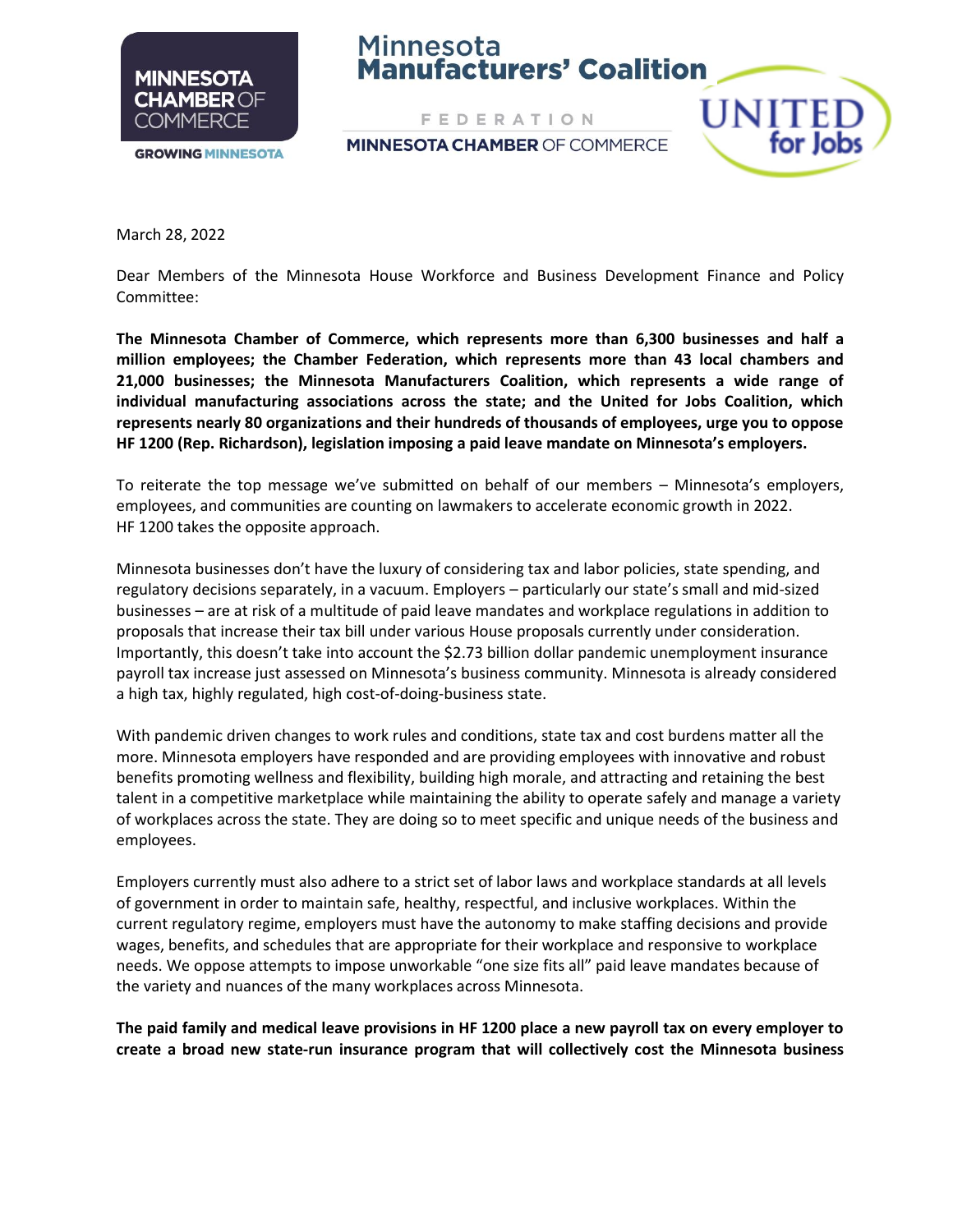

**community \$2.2 billion over the next three years. In addition to the direct cost on employers, the proposal will, conservatively, take years of development and hundreds of state FTEs to start, implement, and administrate at a time when state agencies are completely overleveraged due to the COVID-19 pandemic. Most importantly, this proposal creates a mechanism for an employee to be away from their job for up to 24 weeks each year – that's 44% of a working year.** 

Cost, compliance and operational impacts of mandates such as the one being considered today puts pressure on employers, especially small employers. Increased costs further limit resources available for employee compensation, job growth, and expansion in Minnesota. Furthermore, this bill requires employers to maintain specific records, in a specific format – or risk significant fines and liabilities – for a set of benefits that a majority of employers are already offering their employees in some form.

In a time of economic recovery, the Chamber and its partners supports a "do no harm" approach that limits additional cost burdens and mandates on employers who are doing their best to keep their doors open and Minnesotans employed. **Because this bill would impede Minnesota's competitiveness and economic growth, we respectfully encourage a "no" vote on HF 1200 and appreciate the opportunity to share our opposition with the committee.**

Sincerely,

Albert Lea-Freeborn County Chamber of Commerce Alexandria Lakes Area Chamber of Commerce Anoka Area Chamber of Commerce Apple Valley Chamber of Commerce Associated Builders and Contractors Associated General Contractors of Minnesota Austin Area Chamber of Commerce Bemidji Area Chamber of Commerce Big I Minnesota Brainerd Lakes Area Chamber of Commerce Builders Association of Minnesota Builders Association of the Twin Cities Building Owners & Managers Association St. Paul Burnsville Chamber of Commerce Cloquet Area Chamber of Commerce Cuyuna Lakes Chamber of Commerce Dakota County Regional Chamber of Commerce Duluth Area Chamber of Commerce Eden Prairie Chamber of Commerce Elk River Area Chamber and Commerce Fargo Moorhead West Fargo Chamber of Commerce Faribault Area Chamber of Commerce & Tourism Bureau Fergus Falls Area Chamber of Commerce Grand Rapids Area Chamber of Commerce

Greater Mankato Growth Greater Minneapolis Building Owners and Managers Association Greater Stillwater Chamber of Commerce Greater St. Paul Building Owners and Managers Hastings Area Chamber of Commerce & Tourism Bureau Hermantown Area Chamber of Commerce Hibbing Area Chamber of Commerce Hospitality Minnesota Housing First Hutchinson Area Chamber of Commerce Insurance Federation of Minnesota International Falls Chamber of Commerce Iron Mining Association of MN Lake City Area Chamber of Commerce Lake County Chamber of Commerce Lakeville Area Chamber of Commerce & CVB Laurentian Chamber of Commerce Litchfield Chamber of Commerce Marshall Area Chamber of Commerce Medical Alley Association Metalcasters of Minnesota MetroNorth Chamber of Commerce Midwest Food Products Association